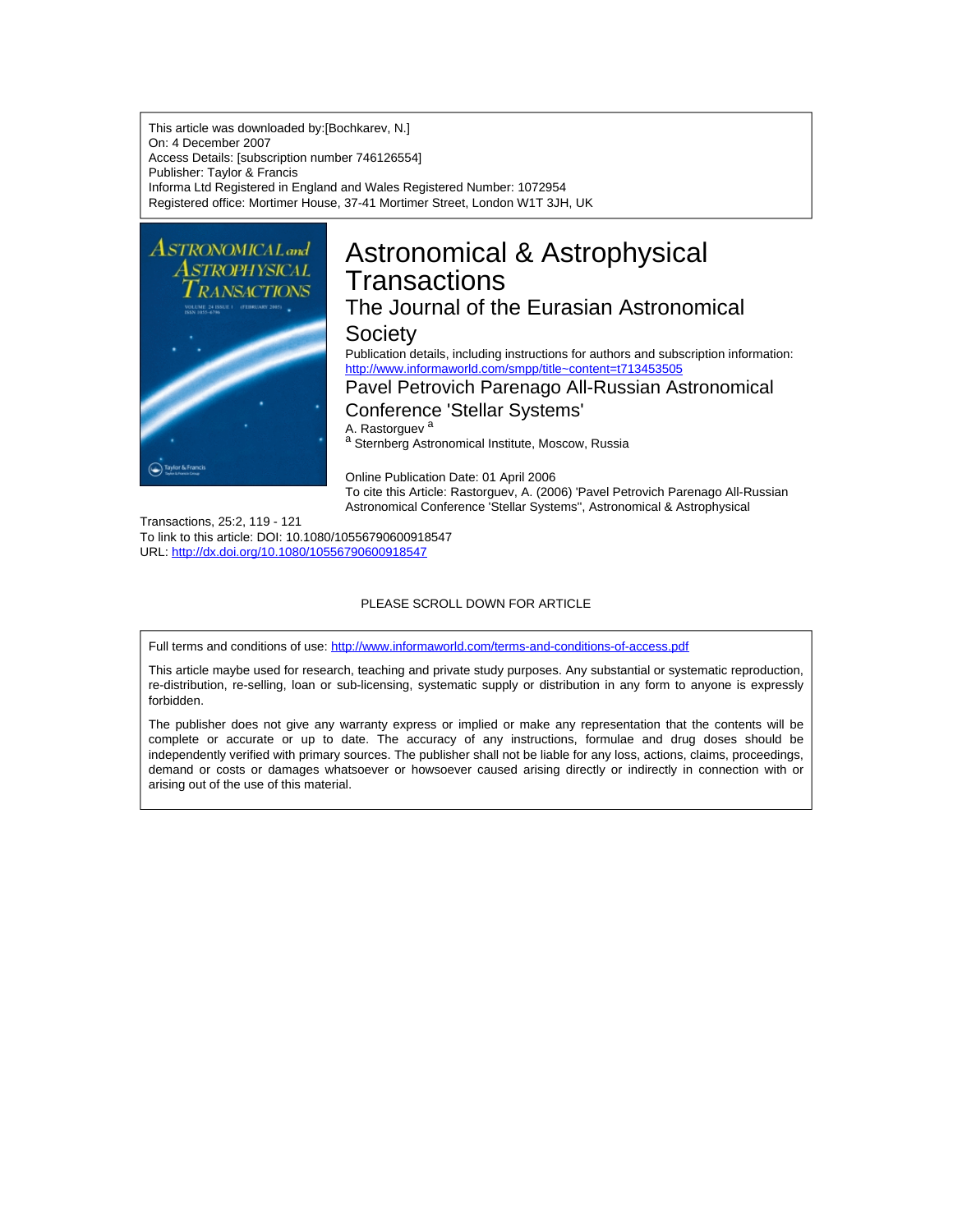# **Pavel Petrovich Parenago**

Taylor & Francis Taylor & Francis Group

**All-Russian Astronomical Conference 'Stellar Systems'**

#### A. RASTORGUEV

Sternberg Astronomical Institute, Universitetskij Prospekt 13, Moscow 119992, Russia

*(Received 3 July 2006)*

This issue is dedicated to the proceedings of the conference held at the Sternberg Astronomical Institute (Moscow, Russia) from 24 to 26 May 2006 to commemorate the hundredth anniversary of the birth of Professor P.P. Parenago.

Pavel Petrovich Parenago, a famous Soviet astronomer, a Corresponding Member of the Academy of Sciences of the USSR, and one of the founders of the Moscow School of Galactic astronomy, was born on 20 March 1906 (Gregorian calendar) in Krasnodar. He developed a great interest in astronomy and started regular binocular and field-glass observations at a young age. P.P. Parenago graduated from the Department of Physics and Mathematics of Moscow State University in 1929, although he had been a staff researcher of the Main Astrophysical Institute (GAFI) since 1925. In 1935, he received the degree of Doctor of Physical and Mathematical Sciences. P.P. Parenago was elected Corresponding Member of the Academy of Sciences of the USSR in 1953 and became the first person to be awarded the Bredikhin prize founded by the Academy of Sciences of the USSR in 1954.

P.P. Parenago began to give lectures in Galactic astronomy in 1934 for the first time in the USSR. He viewed this branch of astronomy as dedicated to the study of the structure and evolution of stellar systems based on mass observational data. Galactic astronomy includes stellar statistics, stellar kinematics and investigation of variable stars, which serve as 'markers' of the evolutionary stages and distance-scale indicators. His excellent course of Galactic astronomy was published in 1938, with revised editions in 1946 and 1954. P.P. Parenago headed the chair of Galactic astronomy founded in 1940 at the Department of Mechanics and Mathematics of Moscow State University and held this office to the end of his life.

In 1932, P.P. Parenago started his extensive studies of the structure and kinematics of the Galaxy based primarily on variable-star data. In 1940, he and B.V. Kukarkin began a systematic compilation of the data on variable stars – the work that later formed the basis of the General Catalogue of Variable Stars and which has been carried out at the Sternberg Astronomical Institute for almost 60 years. Parenago's complex study of more than 3000 stars in the Great Orion Nebula, which is the nearest star-forming region to the Sun, acquired wide recognition.

> *Astronomical and Astrophysical Transactions* ISSN 1055-6796 print*/*ISSN 1476-3540 online © 2006 Taylor & Francis http:*//*www.tandf.co.uk*/*journals DOI: 10.1080*/*10556790600918547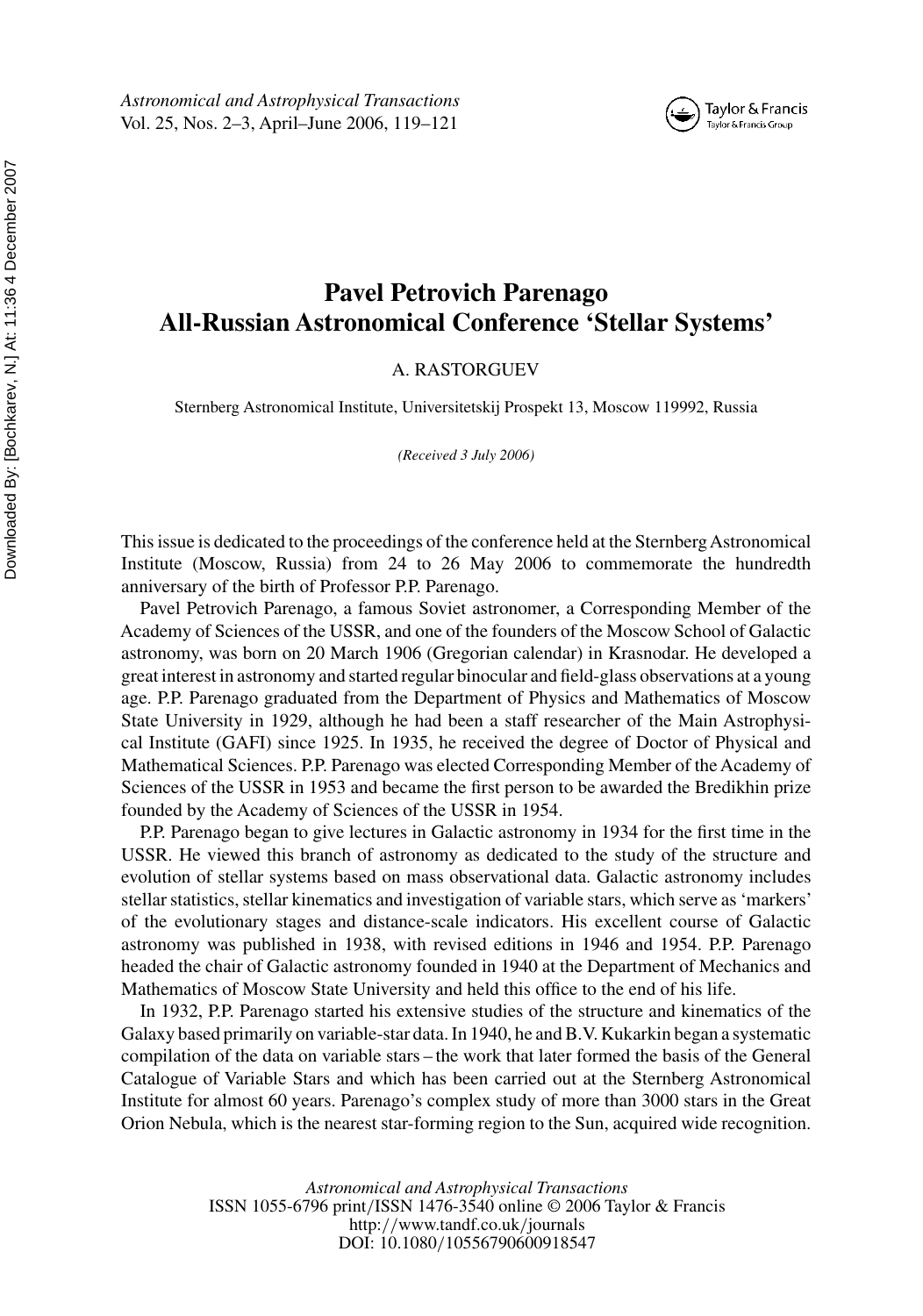#### 120 *A. Rastorguev*



The participants of the memorial session (from left to right): K.A. Portsevsky, A.I. Eremeeva, E.L. Ruskol, G.A. Ponomareva, J. Einasto and Yu.N. Efremov.